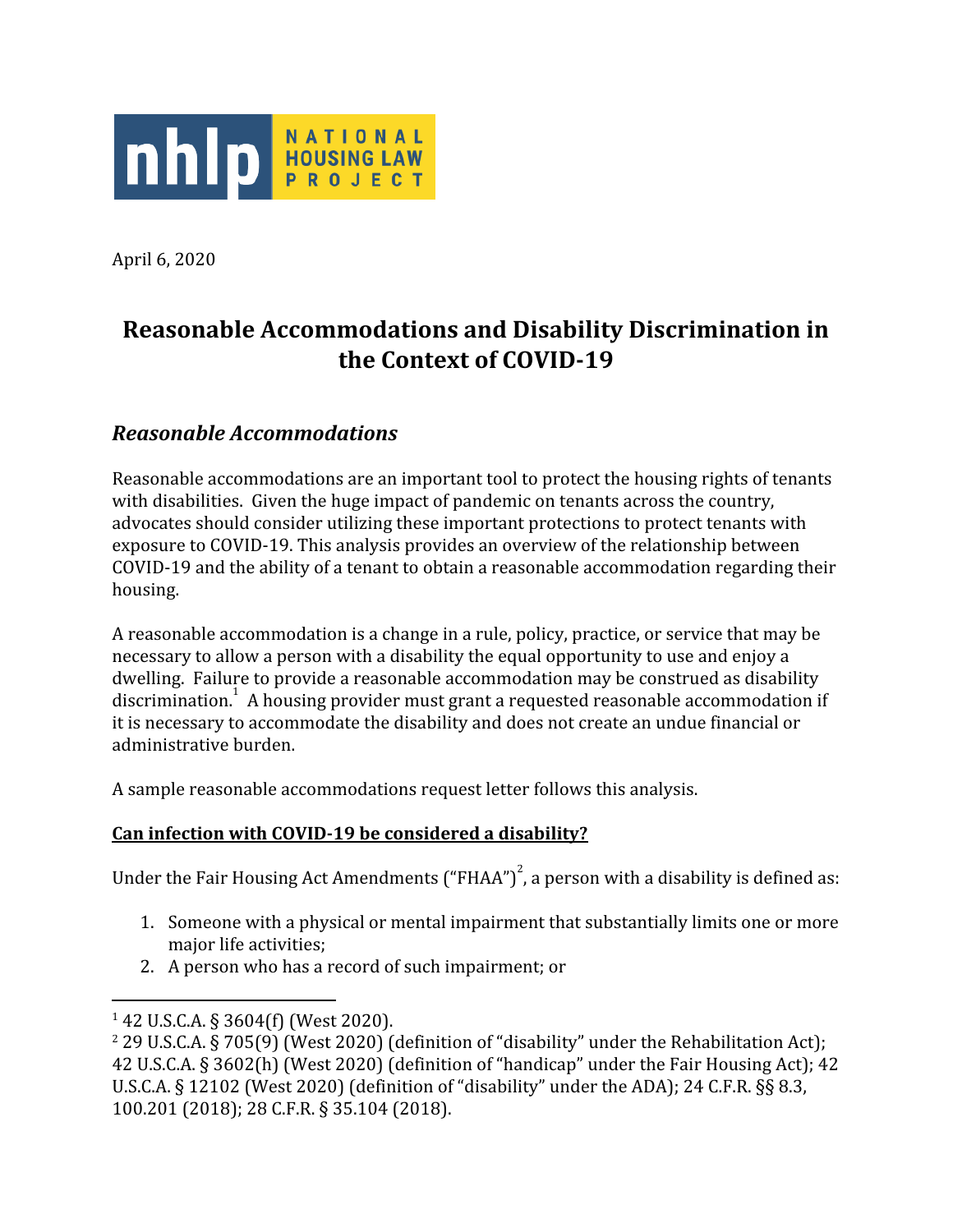3. is regarded as having such an impairment.<sup>3</sup>

The FFHAA's regulations define a physical or mental impairment as "[a}ny physiological disorder or condition.. affecting one or more of the following body systems: neurological; musculoskeletal; special sense organs; respiratory, including speech organs; cardiovascular; reproductive; digestive; genito-urinary; hemic and lymphatic; skin; and endocrine" or "[a]ny mental or psychological disorder..."<sup>4</sup> Major life activities are defined by the FHAA as "functions such as caring for one's self, performing manual tasks, walking, seeing, hearing, speaking, breathing, learning and working."<sup>5</sup>

In light of this definition, falling ill, being exposed to, or being regarded as having COVID-19 should be considered a cognizable disability for reasonable accommodation purposes. The symptoms of COVID-19 include respiratory distress, difficulty breathing, fatigue, and digestive issues, and impact people's ability to care for themselves. The contagious nature of infection with COVID-19, with or without debilitating symptoms, would also impact major life activities, such as working and communicating with others.

A disability may also be established where a person has a record of an impairment.<sup>6</sup> This could include someone who recovers from COVID-19 or who has been exposed to the virus and is quarantined. This definition also includes people who may not have a physical or mental impairment that constitutes a disability, but are perceived or treated as if they have such a disability.<sup>7</sup> This could include someone who is a housing provider mistakenly regards as having COVID-19. For example, if a tenant appears ill and a housing provider takes adverse action against them based on an assumption that they have COVID-19.

 Some may argue that a COVID-19 infection is a short-term condition that should not be regarded as substantially impairing major life activities.<sup>8</sup> However, the fact that a disability is temporary does not exclude the disability from coverage under the Fair Housing Act if it is severe enough to substantially limit major life activities. Legal authority regarding the the Americans with Disabilities Act Amendments Act of 2008 (ADAAA) is persuasive in

<sup>3</sup> *See e.g., Matarese v. Archstone Pentagon City*, 2011 WL 2144533, slip op. (E.D. Va. May 31, 2011) (finding that tenant with multiple chemical sensitivities did not prove she had disability, but that was irrelevant because owner regarded her as having a disability).

<sup>4</sup> 24 CFR 100.201(a).

<sup>5</sup> 24 CFR 100.201(b).

<sup>6</sup> 24 CFR 100.201(c).

<sup>7</sup> 24 CFR 100.201(d).

<sup>8</sup> *See, e.g., Matarese v. Archstone Pentagon City,* 761 F.Supp.2d 346, 358 (E.D. Va. 2011) ("The factors considered when determining if a plaintiff is substantially limited in the major life activity of breathing are the nature and severity of the impairment, the duration or expected duration of the impairment, and the permanent or long-term impact of the impairment.").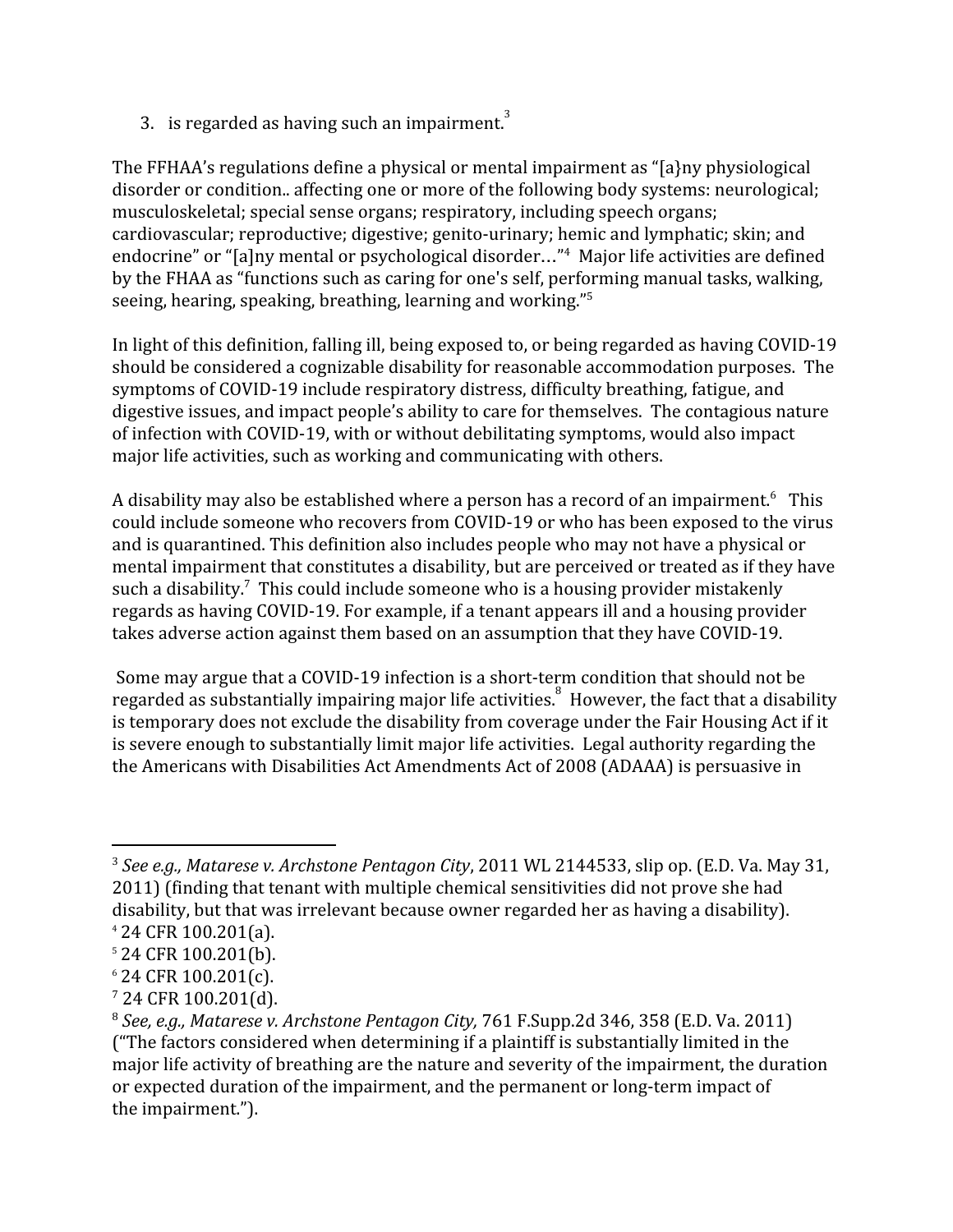interpreting the FHA. $\degree$  In interpreting the ADAAA, the courts have found that "an impairment is not categorically excluded from being a disability simply because it is temporary."<sup>10</sup> The courts have further recognized that the definition of "disability" should be construed in favor of "broad coverage of individuals to the maximum extent permitted by the terms" of the ADAAA.<sup>11</sup> Therefore, the temporary nature of COVID-19, should not exempt the condition from the definition of a disability and the mandate to provide a reasonable accommodation.

#### **How could a reasonable accommodation assist a tenant infected or exposed to COVID-19?**

Given that COVID-19 can be categorized as a disability, any manifestation of a tenant's (or associated person's) COVID-19 condition that threatens a tenancy would potentially be subject to reasonable accommodation. This could include an accommodation for a tenant who fails to pay rent or other tenancy-related charges because she cannot work due to infection with COVID-19. Reasonable accommodations may impose some cost to a housing provider, $^{12}$  and several courts have held that consideration of a person's financial circumstances is a relevant factor when determining whether an accommodation is necessary.<sup>13</sup> While no courts have recognized that a disability will excuse a tenant from paying rent, there is clear authority that an accommodation to pay rent late may be reasonable under the FHAA.<sup>1</sup>

<sup>9</sup> See e.g, *Dadian v. Wilmette,* 269 F.3d 831 (7th Cir 2011); *Astrais Condo Assn v. U.S. Dept. of Housing and Urban Development*, 620 F.3d 62 (1st cir 2010). However, it should be noted that there are two District Court cases that have held that the Fair Housing Act should only be interpreted with Pre-ADAAA Rodriguez v. Village Green Realty, 788 F.3d 31, 40 (2015); *Bhogaita v. Altamonte Heights Condo. Ass'n, Inc*., 765 F.3d 1277, 1285 n. 2 (11th Cir.2014). However, this interpretation ignores the legislative history of the ADAAA which provides that the definition of disability "shall be construed in favor of broad coverage of individuals under this chapter, to the maximum extent permitted by [its] terms." 42 U.S.C. § 12102(4)(A). The ADAAA also clarified that the term "substantially limits" be interpreted consistently with the liberalized purposes of the ADAAA. Id. § 12102(4)(B). <sup>10</sup> *Summers vs. Altarum Institute Corp.,* 740 F.3d 325 (4th Cir. 2014).  $11$  Id.

<sup>12</sup> *See Joint Statement of the Department of Housing and Urban Development and the Department of Justice [on] Reasonable Accommodations under the Fair Housing Act*, p. 8 (May 17, 2004).

<sup>13</sup> *Giebeler v. M& B Assoc*., 343 F.3d 1143 (9th Cir. 2003) (determining that a tenant dependent on disability benefits should be permitted to have a co-signer); *see also* Oconomowoc Residential Programs v. City of Milwaukee, 300 F.3d 775 (7th Cir. 2002). <sup>14</sup> *Fair Housing Rights Center in Southeastern Pennsylvania v. Morgan Properties Management Company, LLC*, 2017 WL 1326240, at \*7 (E.D. Pa. April 11, 2017) (holding that a RA request to pay rent late because SSDI benefits were disbursed later in the month was reasonable: "Even though granting SSDI recipients more time to pay their rent may provide them with preferential treatment, such accommodation may be necessary because a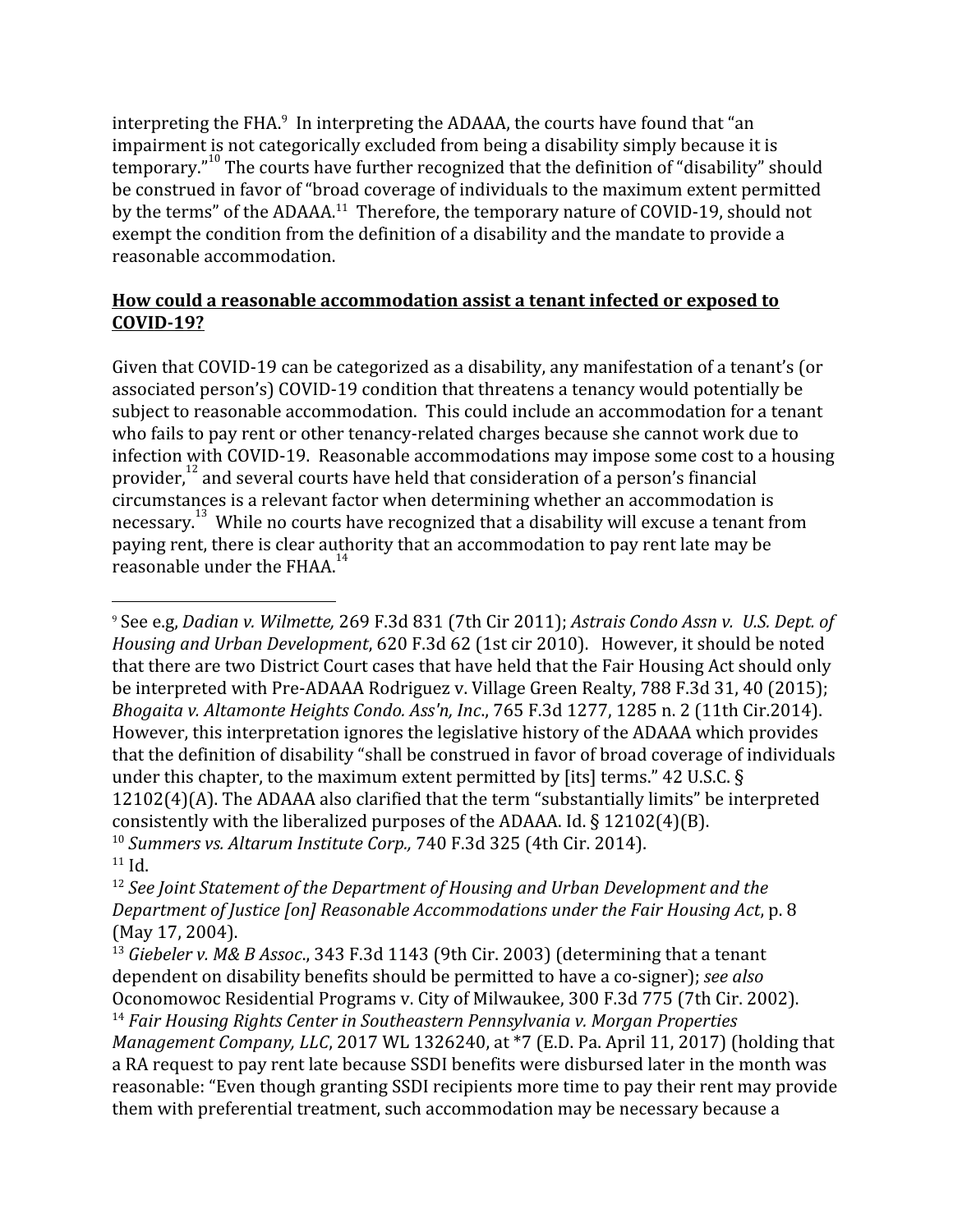Therefore, COVID-19 accommodation requests for payment plans $^{\rm 15}$  to cure rent arrearages, or waiver of late charges may be warranted. Other examples of COVID-19-related accommodations include: extensions of deadlines to complete yard work or other household maintenance, acceptance of belated recertification paperwork, or appointment of another person to handle the tenant's affairs during the illness.

### **What about people at a higher risk of serious illness due to COVID-19 infection?**

The Centers for Disease Control and Prevention (CDC) has determined that people over the age of 65 and people with certain types of underlying medical conditions may be at higher risk of severe illness from COVID-19.<sup>16</sup> The CDC and medical professionals have advised people at higher risk to self-isolate or to limit exposure to other people, and complying with this guidance will impact many people's ability to work and perform other important life activities.

Most, if not all, of the underlying medical conditions making people more vulnerable to serious COVID-19-related illness are cognizable disabilities. Therefore, if a tenant with a disability needs a change to a policy, rule, practice, or service, due to the need to protect themselves from contracting COVID-19, they should be entitled to a reasonable accommodation. For example, a tenant may ask that an inspection of their unit be delayed due to the increased risk of exposure to COVID-19. Other examples include asking for a change to guest policies to allow access to caregivers or persons delivering supplies and a request for a rental payment plan to pay rent late due to the inability to work.

This argument becomes more difficult, however, when the underlying condition is not a cognizable disability in and of itself. While advanced age is often associated with various cognizable disabilities, age in and of itself does not substantially interfere with major life activities. Accordingly, advocates who seek such reasonable accommodations on behalf of elderly tenants should be sure to investigate whether those tenants have other conditions to which the need for accommodation should be attributed.

disabled person may have to wait until she receives her SSDI check to afford housing….[a]n SSDI recipient may need to be afforded preferential treatment in order to provide them with an equal opportunity to obtain housing.").

<sup>&</sup>lt;sup>15</sup> Importantly, many tenants in federally assisted rental programs who have lost income due to COVID-19 can recertify their incomes with their landlord or public housing agency to obtain a lower tenant monthly contribution toward rent going forward.

<sup>16</sup> *See* Centers for Disease Control and Prevention, *People who are at higher risk for severe illness*,

[https://www.cdc.gov/coronavirus/2019-ncov/need-extra-precautions/people-at-higher-r](https://www.cdc.gov/coronavirus/2019-ncov/need-extra-precautions/people-at-higher-risk.html) [isk.html](https://www.cdc.gov/coronavirus/2019-ncov/need-extra-precautions/people-at-higher-risk.html)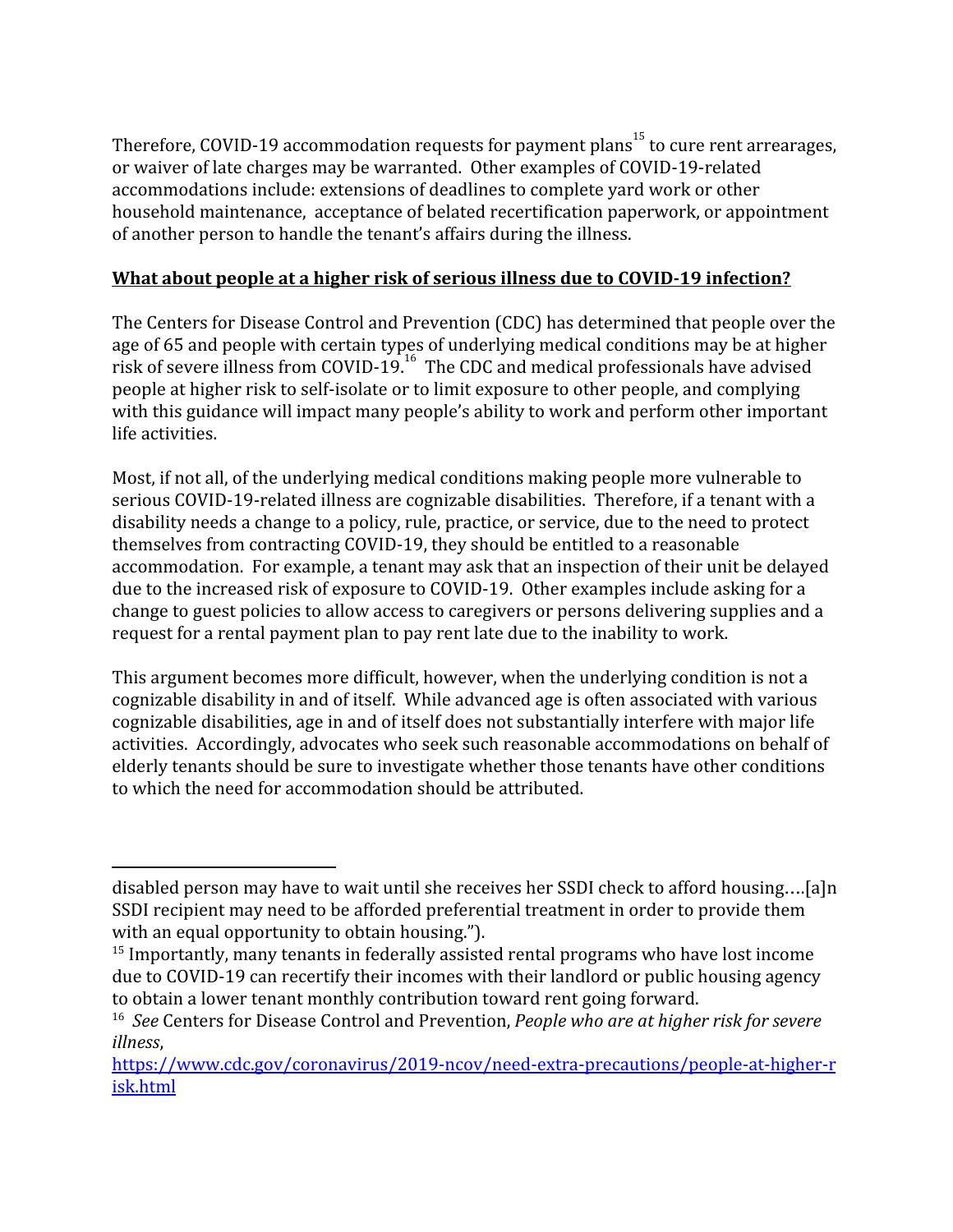#### **What if a person with a disability is unable to obtain medical documentation of their disability?**

Given the current pandemic, during which doctors and other medical professionals are extremely busy responding to urgent cases, it may be extremely difficult for people with COVID-19 and other disabilities to obtain documentation of their disabilities. Tenants and advocates should push housing providers to be flexible regarding when they receive this information given the practical realities of the current public health crisis. Additionally, the Fair Housing Act does not require that disability documentation be provided by a medical professional. A tenant may be able to provide this documentation directly.<sup>17</sup> For example, a tenant receiving disability benefits could provide a statement showing receipt of the benefits. Documentation of a disability can also be provided by peer support groups, a non-medical service agency, or a reliable third party who is in a position to know about the individual's disability may also provide verification of a disability.<sup>18</sup>

# *Disability Discrimination*

#### **Can a housing provider ask me for documentation to show that I** *don't* **have COVID-19?**

The Fair Housing Act prohibits a housing provider from inquiring about a person's actual or perceived disability, which includes infection or exposure to COVID-19.<sup>1</sup>

### **Can a landlord evict me because I have COVID-19, or because the landlord thinks I have COVID-19 ?**

A housing provider cannot ask a tenant to move out or otherwise treat that person differently because they may have a disability, including COVID-19. For example, a landlord cannot segregate people over the age of 65 or people with chronic health conditions to a particular part of a building to protect them from COVID-19 exposure. Additionally, a housing provider cannot evict someone because they sought emergency medical assistance (e.g., calling an ambulance) for a disability, such as COVID-19.

<sup>17</sup> See *Joint Statement of the Department of Housing and Urban Development and the Department of Justice [on] Reasonable Accommodations under the Fair Housing Act*, p. 13 (May 17, 2004).

<sup>18</sup> *Id.*

<sup>19</sup> *See* 24 CFR § 100.202(c) (West 2020). ("It shall be unlawful to make an inquiry to determine whether an applicant for a [dwelling,](https://www.law.cornell.edu/definitions/index.php?width=840&height=800&iframe=true&def_id=8b1ea4519d1c12b75942e6701a0a5c7e&term_occur=999&term_src=Title:24:Subtitle:B:Chapter:I:Subchapter:A:Part:100:Subpart:D:100.202) a [person](https://www.law.cornell.edu/definitions/index.php?width=840&height=800&iframe=true&def_id=983c1355c294cd37ac853aac58a6d9c0&term_occur=999&term_src=Title:24:Subtitle:B:Chapter:I:Subchapter:A:Part:100:Subpart:D:100.202) intending to reside in that [dwelling](https://www.law.cornell.edu/definitions/index.php?width=840&height=800&iframe=true&def_id=8b1ea4519d1c12b75942e6701a0a5c7e&term_occur=999&term_src=Title:24:Subtitle:B:Chapter:I:Subchapter:A:Part:100:Subpart:D:100.202) after it is so sold, rented or made available, or any [person](https://www.law.cornell.edu/definitions/index.php?width=840&height=800&iframe=true&def_id=983c1355c294cd37ac853aac58a6d9c0&term_occur=999&term_src=Title:24:Subtitle:B:Chapter:I:Subchapter:A:Part:100:Subpart:D:100.202) associated with that [person,](https://www.law.cornell.edu/definitions/index.php?width=840&height=800&iframe=true&def_id=983c1355c294cd37ac853aac58a6d9c0&term_occur=999&term_src=Title:24:Subtitle:B:Chapter:I:Subchapter:A:Part:100:Subpart:D:100.202) has a [handicap](https://www.law.cornell.edu/definitions/index.php?width=840&height=800&iframe=true&def_id=3fe0d8fbbce883abf3d6f7d7fe9532b5&term_occur=999&term_src=Title:24:Subtitle:B:Chapter:I:Subchapter:A:Part:100:Subpart:D:100.202) or to make inquiry as to the nature or severity of a [handicap](https://www.law.cornell.edu/definitions/index.php?width=840&height=800&iframe=true&def_id=3fe0d8fbbce883abf3d6f7d7fe9532b5&term_occur=999&term_src=Title:24:Subtitle:B:Chapter:I:Subchapter:A:Part:100:Subpart:D:100.202) of such a [person](https://www.law.cornell.edu/definitions/index.php?width=840&height=800&iframe=true&def_id=983c1355c294cd37ac853aac58a6d9c0&term_occur=999&term_src=Title:24:Subtitle:B:Chapter:I:Subchapter:A:Part:100:Subpart:D:100.202).").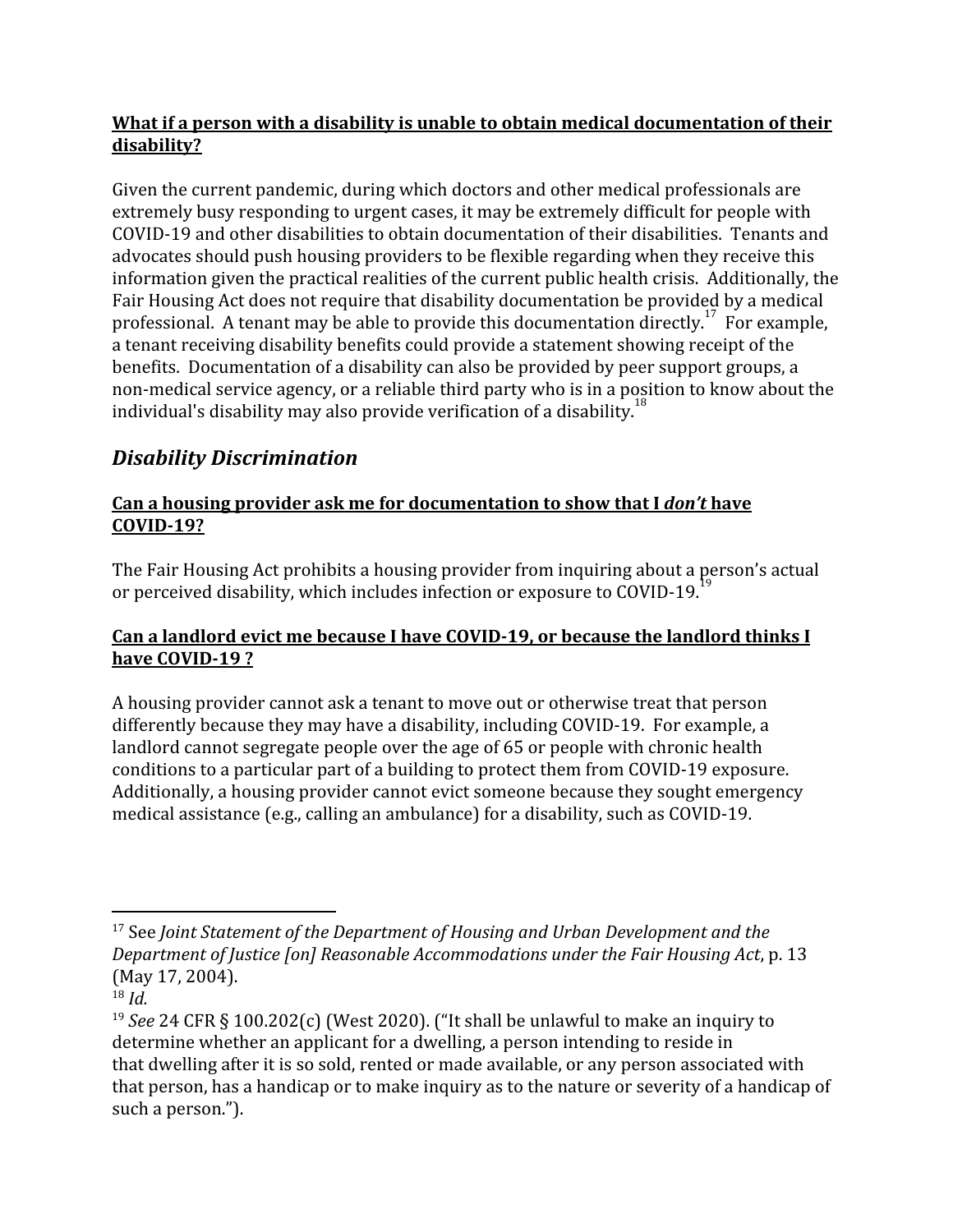The Fair Housing Act also protects individuals who are perceived to have a disability.<sup>20</sup> Thus, a housing provider cannot evict someone for simply exhibiting symptoms associated with COVID-19 (e.g., a tenant overhears another tenant coughing in their unit).

Furthermore, individuals are protected by federal fair housing law against harassment based on membership in a protected class, such as having a disability.<sup>21</sup>

<sup>20</sup> 42 U.S.C.A. § 3602(h) (definition includes persons who are "regarded as having" a disability).

<sup>21</sup> *See generally* 24 C.F.R. § 100.600.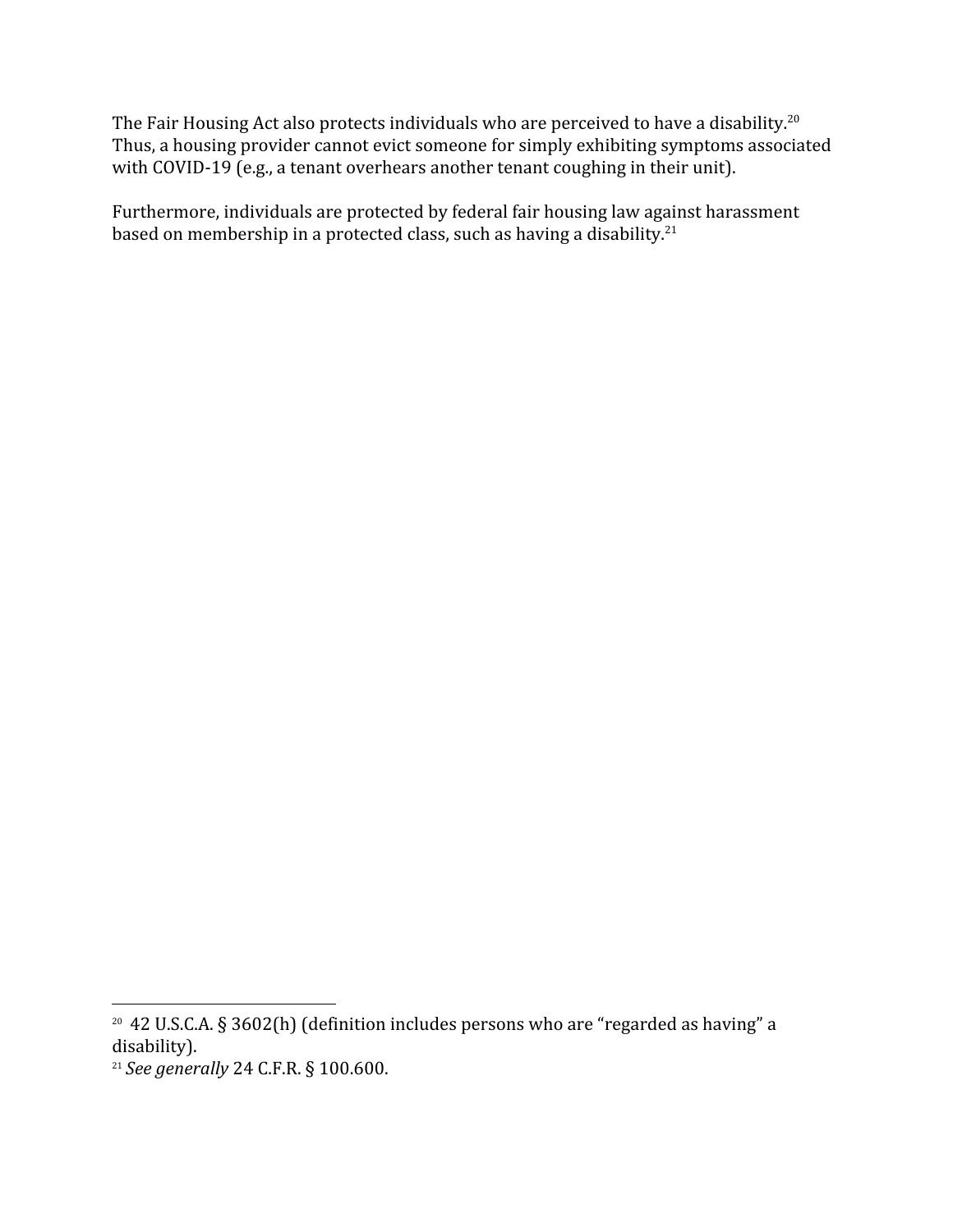#### **[Sample COVID-19 Related Reasonable Accommodation Request]**

#### [Date]

(Landlord Name) (Landlord Address) Sent Via email: landlord@gmail.com

Re: (Tenant's Name) Reasonable Accommodation Request

 $\text{Dear}$   $\Box$ 

I am writing on behalf of my client, *(Tenant's Name)*, who resides at *(Tenant's Address)*. I am writing to request that you allow  $[Ms. Tenant]$  to enter into a payment plan to pay [Month's] rent and waive any associated late fees. [Ms. Tenant] has recently fallen ill with COVID-19 and must self-quarantine. As a result,  $[Ms. Tenant]$  is unable to work and has significantly diminished financial resources.

This request is supported by the federal Fair Housing Amendments Act of 1988 ("FHAA") as this request is related to a disability. The FHAA contains sweeping prohibitions against discrimination on the basis of disability and defines discrimination to include "a refusal to make reasonable accommodations in rules, policies, or practices or services when such accommodations may be necessary to afford such persons equal opportunity to use and enjoy a dwelling." 42 U.S.C. § 3604(f)(3)(B). To receive a reasonable accommodation: (A) the tenant must show that she has a disability; (B) the tenant must show the accommodation may be necessary to afford her an equal opportunity to use and enjoy a dwelling; and (C) the accommodation must seem reasonable on its face. *Giebeler v. M&B Associates*, 343 F.3d 1143, 1147-56 (9th Cir. 2003). [Ms. Tenant's] request meets these criteria.

#### **COVID-19 is a Disability Pursuant to Federal Law**

Under the FHAA, an individual has a disability if she has "a physical or mental impairment which substantially limits one or more of [his] major life activities" 42 U.S.C. § 3602(h)(1). Major life activities are defined by the FHAA as "functions such as caring for one's self, performing manual tasks, walking, seeing, hearing, speaking, breathing, learning and working." 24 CFR 100.201(b), Given that [Ms. Tenant's] condition does not permit [her ]to work, it limits a major life activity and is a disability pursuant to federal law.

#### **The Request for a Payment Plan is Necessary and Reasonable**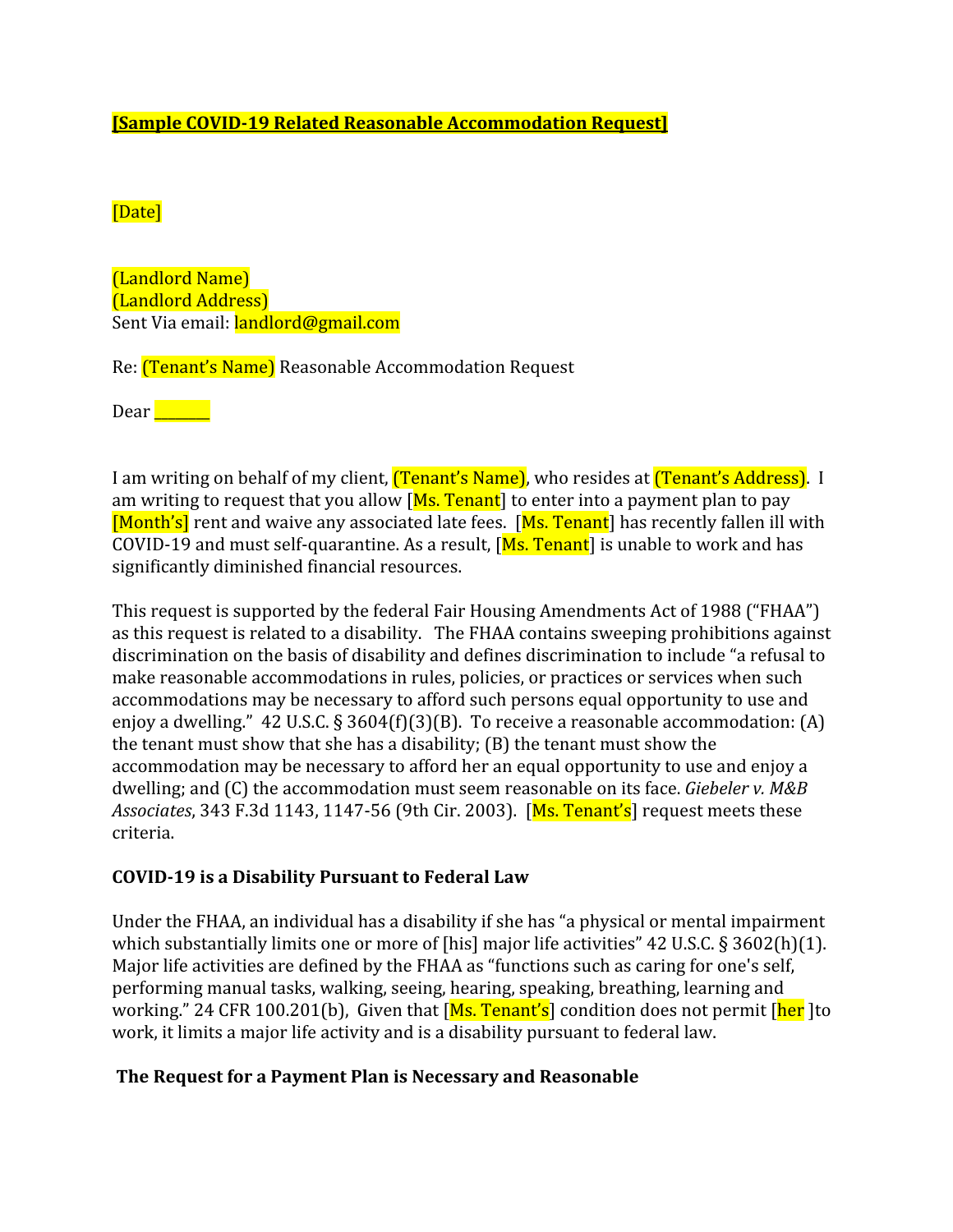To prove an accommodation is necessary, a tenant must show that it is "necessary to afford the [tenant] equal opportunity to use and enjoy a dwelling." *Giebeler*, 343 F.3d at 1157. In this case, allowing  $[Ms, Tennat]$  to pay rent on a payment plan and waiving all late fees will allow [her] to remain in [her] home. This will allow [her] to manage the symptoms of COVID-19 in a safe environment where  $\sqrt{|\text{she}|}$  is much less likely to infect others.

Accommodation requests are reasonable if they do not cause fundamental alterations to programs or policies or undue financial burdens on housing providers. *Giebeler*, 343 F.3d at 1157. Reasonable accommodations may impose some cost to a housing provider and consideration of a person's financial circumstances when determining whether an accommodation is warranted is appropriate. *Giebeler*, 343 F.3d at 1157; *Joint Statement of the Department of Housing and Urban Development and the Department of Justice [on] Reasonable Accommodations under the Fair Housing Act*, p. 8 (May 17, 2004).

Furthermore there is clear authority that an accommodation to pay rent late and waive late fees may be reasonable under the FHAA. *Fair Housing Rights Center in Southeastern Pennsylvania v. Morgan Properties Management Company, LLC*, 2017 WL 1326240 (E.D. Pa. April 11, 2017) (holding that a reasonable accommodation request to pay rent late, absent late fees, was reasonable because SSDI benefits were disbursed later in the month).: "Even though granting SSDI recipients more time to pay their rent may provide them with preferential treatment, such accommodation may be necessary because a disabled person may have to wait until she receives her SSDI check to afford housing….[a]n SSDI recipient may need to be afforded preferential treatment in order to provide them with an equal opportunity to obtain housing.

Here,  $[Ms. Tennant]$  is requesting to enter into a payment plan and you will receive rent in full. Therefore, this request does not constitute an undue financial burden.

#### **You Must Work With [Ms. Tenant] in Good Faith to Reach A Solution to this Reasonable Accommodation Request.**

Under the FHAA, the affected parties must work together in good faith to develop solutions to reasonable accommodation requests. *Essex Mgmt. Corp. v. McAlister*, No. CIV 245572, 2007 EXTRA LEXIS 4, 26 (Ventura Sup. Ct.). Also, a tenant may request a reasonable accommodation at any time before a judgment of possession is entered. *Douglas v. Krigsfeld*, 884 A.2d 1109, 1121 (D.C. App. 2005). A refusal to accommodate a disability is an affirmative defense to an unlawful detainer. *McAlister v. Essex Prop. Trust*, 504 F Supp. 2d 903 (C.D. Cal. 2007). For an eviction to go forward, the landlord must show that no accommodation is possible. *Roe v. Sugar River Mills Assocs. et al*., 820 F. Supp. 636 (D. N.H. 1993). Therefore, because [Ms. Tenant] requests that you reasonably accommodate [her] disability, you must work with **[her**] in good faith to develop a solution to this request.

Once you have time to consider this reasonable accommodation request, please contact me directly at  $\frac{1}{\sqrt{1-\frac{1}{\sqrt{1-\frac{1}{\sqrt{1-\frac{1}{\sqrt{1-\frac{1}{\sqrt{1-\frac{1}{\sqrt{1-\frac{1}{\sqrt{1-\frac{1}{\sqrt{1-\frac{1}{\sqrt{1-\frac{1}{\sqrt{1-\frac{1}{\sqrt{1-\frac{1}{\sqrt{1-\frac{1}{\sqrt{1-\frac{1}{\sqrt{1-\frac{1}{\sqrt{1-\frac{1}{\sqrt{1-\frac{1}{\sqrt{1-\frac{1}{\sqrt{1-\frac{1}{\sqrt{1-\frac{1}{\sqrt{1-\frac{1}{\sqrt{1-\frac{1}{\sqrt{1-\frac{1}{\sqrt{1-\$